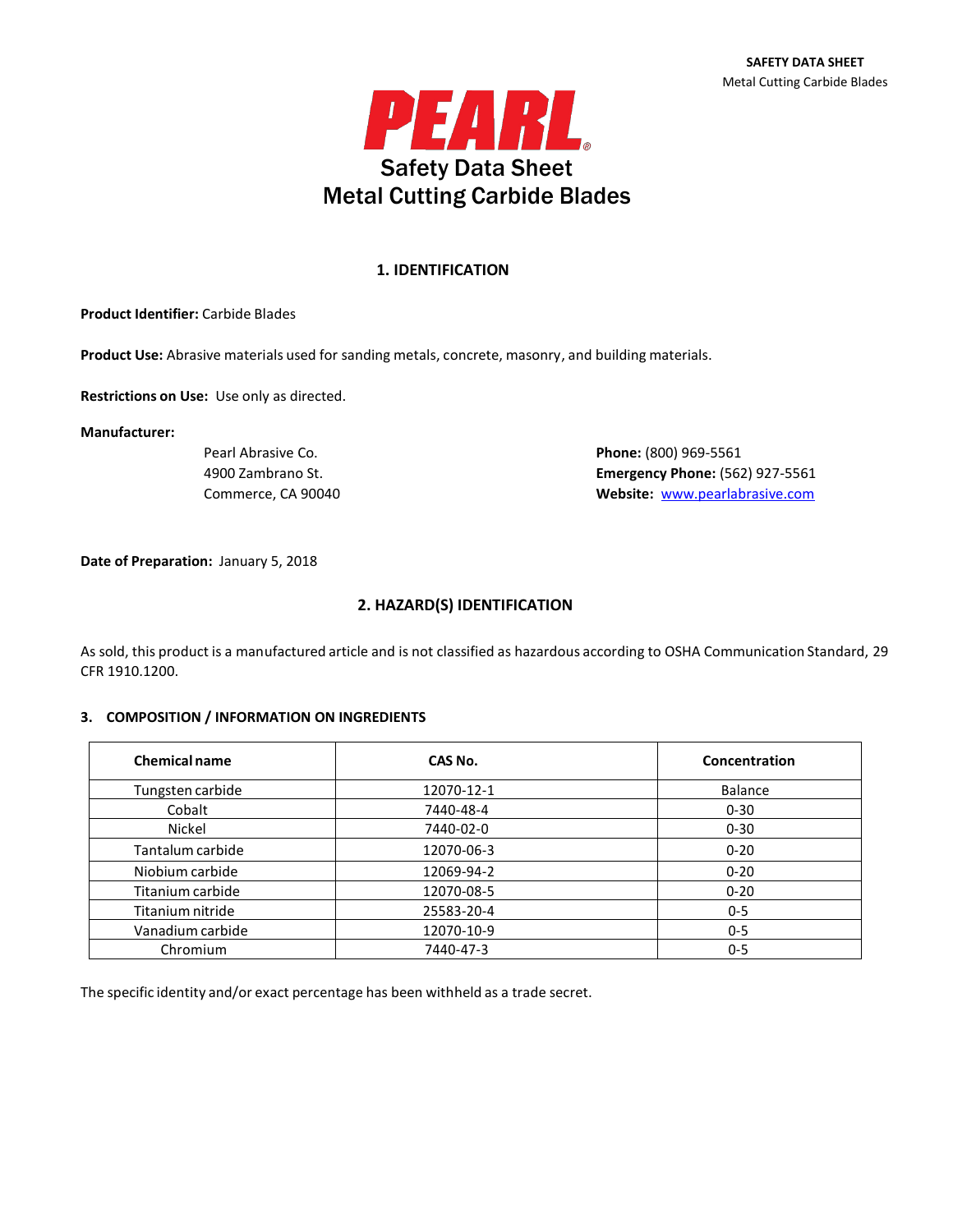

## **4. FIRST AID MEASURES**

**Ingestion:** If dust is swallowed, seek medical attention.

**Inhalation:**If overexposed to dust, remove victim to fresh air and get medical attention.

**Eye Contact:** Flush eyesthoroughly with water, holding open eyelids. Get medical attention if irritation persists. Obtain immediate medical attention for foreign body in the eye. **Skin Contact:** Wash dust from skin with soap and water. Launder contaminated clothing before reuse.

**Most importantsymptoms/effects, acute and delayed:** Dust particles or filings may cause abrasive injury to the eyes. Nickel, chromium and cobalt can cause skin irritation and skin and/or respiratory sensitization. Prolonged inhalation of dust or fumes from this product may cause perforation of the nasalseptum and lung damage. May cause cancer. May cause reproductive or developmental effects.

**Indication of immediate medical attention and specialtreatment, if necessary:** Immediate medical attention is required if allergic respiratory symptoms occur.

# **5. FIRE FIGHTING MEASURES**

**Suitable (and unsuitable) extinguishing media:** Use any media that is appropriate for the surrounding fire.

**Specific hazards arising from the chemical:** Fine dusts created during grinding or processing may be spontaneously combustible or create a fire or dust explosion hazard. Manymaterials create flammable/explosive dusts or turnings when machined.

**Special protective equipment and precautionsfor fire-fighters:** Firefightersshould wear full emergency equipment and NIOSH approved positive pressure self-contained breathing apparatus.

# **6. ACCIDENTAL RELEASE MEASURES**

**Personal precautions, protective equipment, and emergency procedures:** Wear appropriate respirator and protective clothing as needed to avoid eye contact and inhalation of dust.

**Environmental precautions:** Avoid release into the environmental. Reportrelease as required to authorities.

**Methods and materialsfor containment and cleaning up:** Pick up, sweep up or vacuum and place in a containerfor disposal. Minimize generation of dust.

# **7. HANDLING AND STORAGE**

Precautions for safe handling: Use only with adequate ventilation. Avoid breathing dust. Wash thoroughly after handling and use, especially before eating, drinking or smoking. Consider potential exposure to components of the base materials or coatings being sanded or ground. Refer to OSHA's substance specific standards for additional work practice requirements where applicable.

**Conditionsfor safe storage, including any incompatibilities:** Store in a dry location.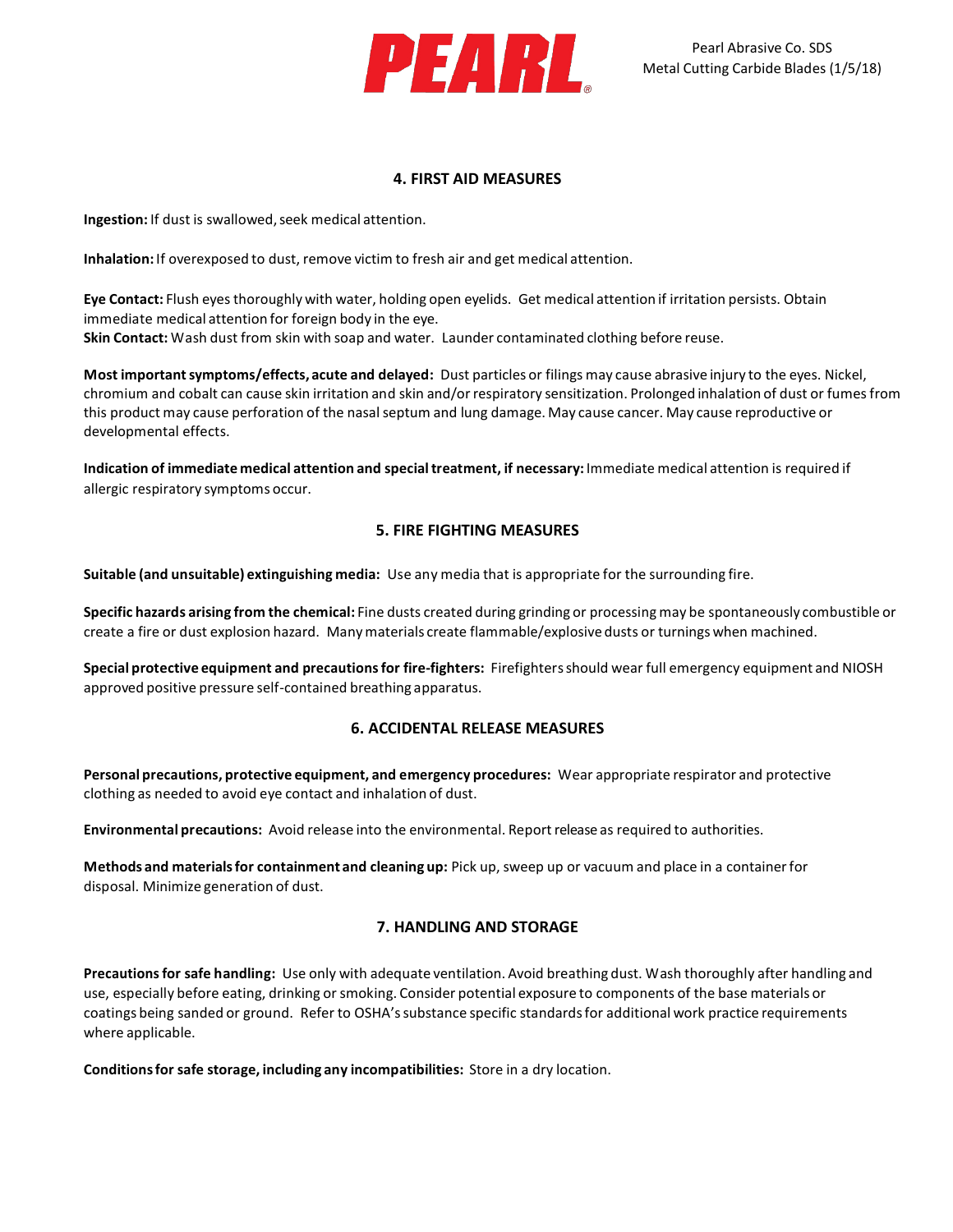

# **8. EXPOSURE CONTROLS / PERSONAL PROTECTION**

### **Exposure Guidelines:**

| Tungsten carbide (as tungsten) | 5 mg/m3 TWA, 10 mg/m3 STEL ACGIH TLV          |
|--------------------------------|-----------------------------------------------|
| Cobalt (as Co)                 | 0.02 mg/m3 TWA ACGIH TLV                      |
|                                | 0.01 mg/m3 TWA OSHA PEL (metal dust and fume) |
|                                | 1.5 mg/m3 TWA ACGIH TLV (inhalable)           |
| Nickel (elemental)             | 1 mg/m3 TWA OSHA PEL                          |
| Tantalum carbide (as tantalum) | 5 mg/m3 TWA OSHA PEL                          |
| Niobium carbide                | None Established                              |
| Titanium carbide               | None Established                              |
| Titanium nitride               | None Established                              |
| Vanadium carbide               | None Established                              |
|                                | 0.5 mg/m3 TWA ACGIH TLV                       |
| Chromium (as Cr)               | 0.5 mg/m3 TWA OSHA PEL                        |

Note: Consider also components of base materials and coatings being machined.

**Appropriate engineering controls:**Use local exhaust or general ventilation as required to minimize exposure to dust and maintain the concentration of contaminants below occupational applicable limits.

### **Individual protection measures,such as personal protective equipment:**

**Respiratory protection:**Use NIOSH approved respiratorif exposure limits are exceeded or where dust exposures are excessive. Consider the potential for exposure to components of the coatings or base material being brushed or machined in selecting proper respiratory protection. Refer to OSHA'sspecific standardsfor lead, cadmium, etc. where appropriate. Selection of respiratory protection depends on the contaminant type, form and concentration. Select and use respiratorsin accordance with OSHA

1910.134 and good industrial hygiene practice.

Skin protection: Avoid skin contact with dust. Follow facility requirements regarding glove use to avoid safety hazard. **Eye protection:** Safety goggles or safety glasses with side shields.

**Other:** Protective clothing as needed to prevent contamination of personal clothing. Hearing protectionmay be required.

## **9. PHYSICAL AND CHEMICAL PROPERTIES**

#### **Appearance (physicalstate, color, etc.):** Silver metal

**Odor:** No Odor

| <b>Odor threshold: Not applicable</b>                  | <b>pH:</b> Not applicable                 |
|--------------------------------------------------------|-------------------------------------------|
| Melting point/freezing point: Not applicable           | <b>Boiling Point: Not applicable</b>      |
| Flash point: Non-Combustible                           | Evaporation rate: Not applicable          |
| Flammability (solid, gas): Not applicable              |                                           |
| Flammable limits: LEL: Not applicable                  | <b>UEL:</b> Not applicable                |
| Vapor pressure: Not applicable                         | Vapor density:                            |
| Relative density: 11-15.5                              | Solubility(ies): Not soluble              |
| Partition coefficient: n-octanol/water: Not applicable | Auto-ignition temperature: Not applicable |
| Decomposition temperature: Not applicable              | Viscosity: Not applicable                 |
|                                                        |                                           |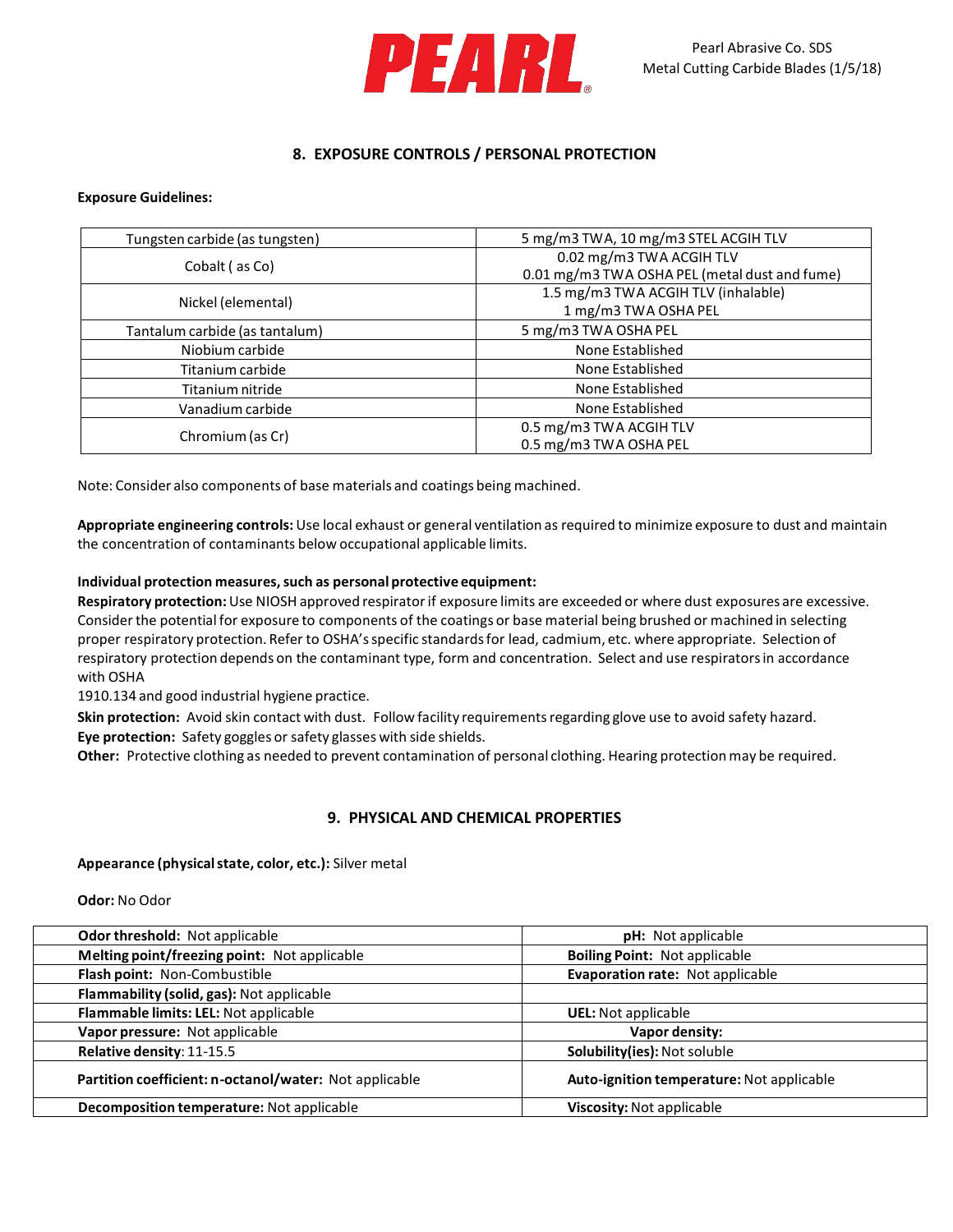

# **10. STABILITY AND REACTIVITY**

**Reactivity:** Not reactive **Chemical Stability:** Stable **Possibility of Hazardous Reactions:** None known

**Conditionsto avoid:** None known

**Incompatible materials:** None known

**Hazardous Decomposition Products:** Dust from machining could contain ingredientslisted in Section 3 and other, potentially more hazardous components of the base material being machined or coatings applied to the base material.

# **11. TOXICOLOGICAL INFORMATION**

## **Routes of exposure:**

**Ingestion:** None expected under normal use conditions. Swallowing large pieces may cause obstruction of the gastrointestinaltract. **Inhalation:** Dust may cause respiratory irritation.

**Eye:** Dust may cause eye irritation.Dust particles or filings may cause abrasive injury to the eyes.

Skin: Rubbing brush across the skin may cause mechanical irritation or abrasions. Nickel exposure can cause an allergic dermatitis called "nickel itch".

**Sensitization:** Nickel and cobalt can cause skin and/orrespiratory sensitization.

**Chronic:** Long-term overexposure to respirable dust may cause lung damage (fibrosis) with symptoms of coughing, shortness of breath and diminished breathing capacity. Skin and/orrespiratory sensitization may also occur. Chronic effects may be aggravated by

smoking. Prolonged exposure to elevated noise levels during operationsmay affect hearing. A greater hazard, in most cases, is the exposure to the dust/fumes from the material or paint/coatings being sanded. Most of the dust generated during sanding is from the base material being sanded and the potential hazard from this exposuremust be evaluated.

Carcinogenicity: Nickel and cobalt are classified as group 2B carcinogens by IARC. Nickel is listed by NTP as reasonably anticipated to be a carcinogen. None of the other components are listed as carcinogens by IARC, NTP, ACGIH, or OSHA.

**Reproductive Toxicity:** Cobalt has been shown to cause reproductive toxicity in laboratory animals. In a 12 week study, male rats were administered 6.4, 11.6 or 23 mg/kg in drinking water. At all doses, decreased implantations, increased resorptions, decreased viable fetuses and decrease sperm counts were observed. The two higher doses showed decreased relative testes weight ad testes necrosis and degenerations.

**Numerical measures of toxicity**: This product and its components are not acutely toxic. The only acute toxicity data available for the components are listed below.

Tungsten Carbide: LD50 oral rat > 2000 mg/kg, LC50 inhalation rat > 5.3 mg/L, LD50 dermal rat > 2000 mg/kg Cobalt: LD50 oral rat: 550 mg/kg, LC50 inhalation rat <= 0.05 mg/L (analytical), LD50 dermalrat > 2000 mg/kg Nickel: LD50 oral rat > 9000 mg/kg Tantalum Carbide: No data available

Niobium Carbide: No data available

Titanium Carbide: LD50 oral mouse > 5000 mg/kg

Titanium Nitride: No data available

Vanadium Carbide: LD50 oral rat > 2000 mg/kg, LC50 inhalation rat > 5.05 mg/L Chromium: LD50 oral

rat > 5000 mg/kg, LC50 inhalation rat > 5.41 mg/L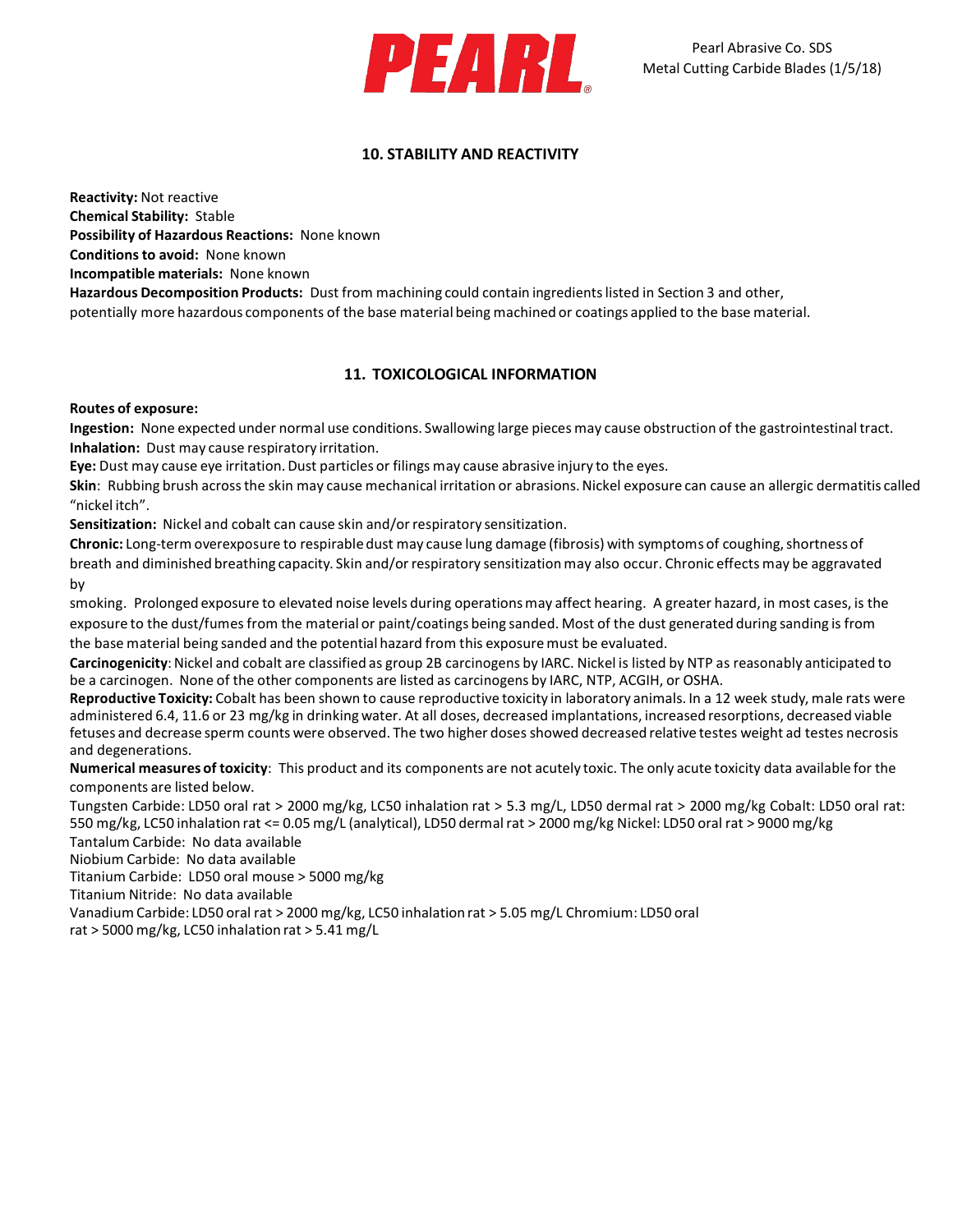

## **12. ECOLOGICAL INFORMATION**

### **Ecotoxicity:**

Aluminum Oxide: 96 hr LC50 Pimephales promelas 35 mg/L Silicon Carbide:No data available Garnet: No data available Zirconium Oxide: 96 hr LC50 Danio rerio >100 mg/L, 48 hr EC50 daphnia magna >100 mg/L, 72 hr EC50 Calcium Carbonate: No data available Calcium Stearate: No data available Calcium Sulfate: 96 hr LC50 Pimephales promelas >1970 mg/L, 48 hr EC50 daphnia magna >79 mg/L, 72 hr EC50 Pseudokirchnerella subcapitata >79 mg/L Zinc Stearate:No data available

Cryolite: Danio rerio LC50 > 100 mg/L/96hr Potassium Fluoroborate: 96 hr LC50 Leuciscusidus 760 mg/L, 48 hr EC50 daphnia magna >100 mg/L, 72 hr EC50 Pseudokirchnerella subcapitata >100 mg/L Kaolin: No data available Crystalline Silica, Quartz: 72 hr LC50 carp >10,000mg/L

**Persistence and degradability:** Biodegradation is not applicable to inorganic compounds. **Bioaccumulative potential:** No data available **Mobility in soil:** No data available. **Other adverse effects:** No data available.

# **13.DISPOSAL CONSIDERATIONS**

Dispose in accordance with all applicable local, state/provincial and federal regulations. Local regulations may be more stringent than regional and national requirements. It is the responsibility of the waste generator to determine the toxicity and physical characteristics of the materialto determine the proper waste identification and disposal in compliance with applicable regulations.

# **14. TRANSPORT INFORMATION**

|            | <b>UN Number</b> | Proper shipping name | Hazard<br>Class | Packing<br>Group | Environmental<br>Hazard |
|------------|------------------|----------------------|-----------------|------------------|-------------------------|
| <b>DOT</b> | None             | Not Regulated        | None            | None             |                         |
| <b>TDG</b> | None             | Not Regulated        | None            | None             |                         |

**Transportin bulk (according to Annex II of MARPOL 73/78 and the IBC Code):** Not applicable – product is transported only in packaged form.

**Special precautions:** None identified.